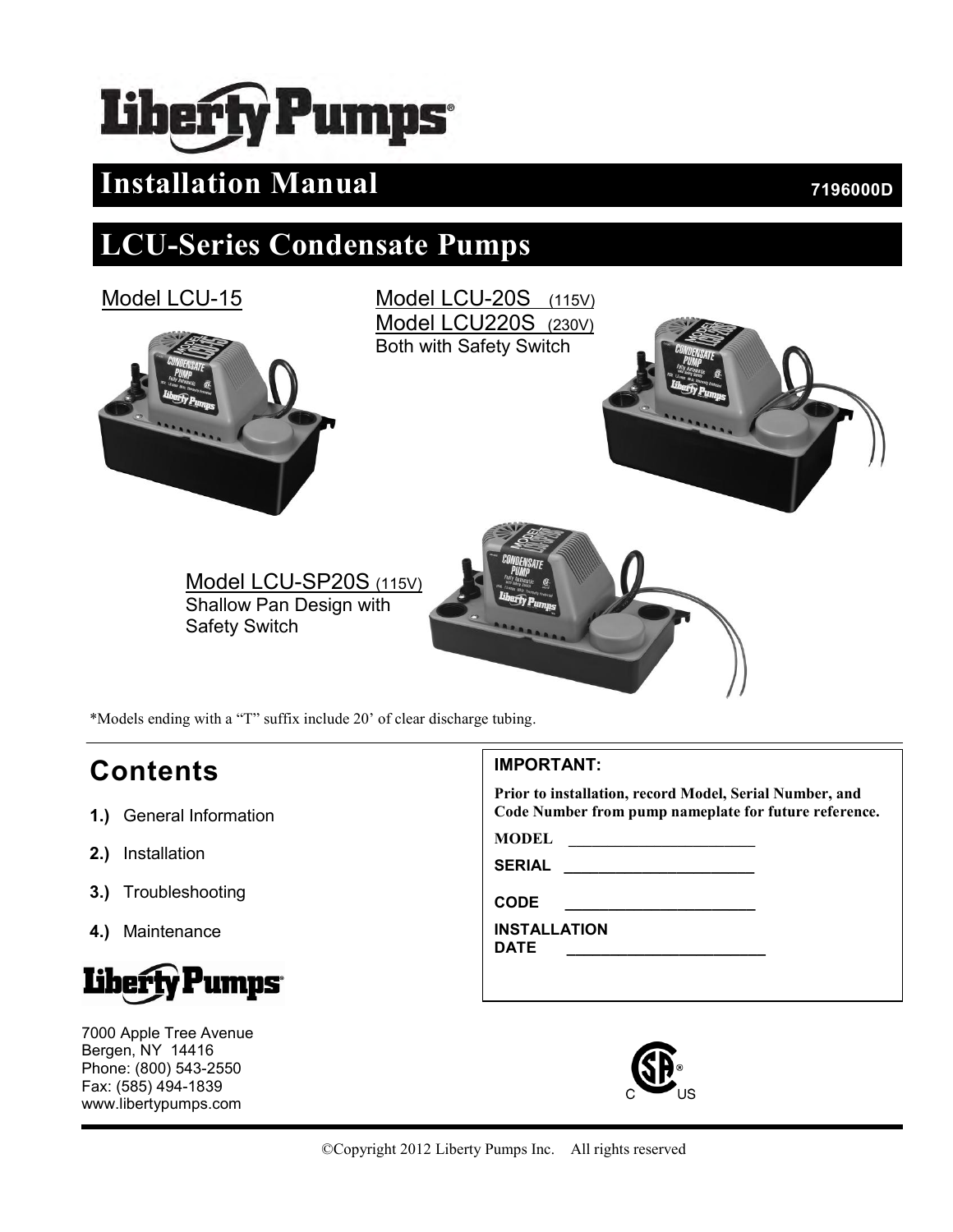## **1. General Information – All Models**

Before Installation, read the following instructions carefully. Each Liberty pump is individually factory tested to assure proper performance. By closely following these instructions, potential operating problems should be eliminated, providing years of trouble-free service.

#### **A WARNING**

- **Risk of electric shock**. Always disconnect the pump from the power source before handling or making adjustments.
- The electrical connections and wiring for a pump installation should only be made by qualified personnel.
- This pump is supplied with a grounding conductor and grounding-type attachment plug. To reduce the risk of electric shock, be certain that it is connected only to a properly grounded, grounding-type 15 Amp receptacle.
- Always wear rubber boots when water is on the floor and you must unplug the pump.
- DO NOT bypass grounding wires or remove ground prong from attachment plugs.
- DO NOT use an extension cord.
- Always use a replacement power cord assembly of the same length and type as originally installed on the Liberty product. Using a cord of improper gauge or length may lead to exceeding the electrical rating of the cord and could result in death, injury, fire or other significant failure.
- This pump requires a separate, properly fused and grounded branch circuit. Make sure the power source is properly sized for the voltage and amperage requirements of the pump, as noted on the nameplate.
- The electrical outlet shall be within the length limitations of the pump power cord, and at least 4 feet above floor level to minimize possible hazards from flood conditions.
- The installation must be in accordance with the National Electric Code, Uniform Plumbing Code, International Plumbing Code, as well as all applicable local codes and ordinances.
- DO NOT use this product for flammable or corrosive liquid.
- DO NOT use this product in applications where human contact with the pumped fluid is common (such as swimming pools, fountains, etc.)
- NEVER dispose of materials such as paint thinner or other chemicals down drains, as they can chemically attack and damage pump components, potentially causing product malfunction or failure.

## **A** CAUTION

- DO NOT use pumps in water over  $150^{\circ}F$  (65 $^{\circ}C$ ).
- DO NOT expose pumps or discharge to freezing temperatures.
- DO NOT use pumps in mud, sand, cement, oil or chemicals.
- DO NOT modify the pump in any way.
- DO NOT lift or carry pump by power cord.
- DO NOT remove any tags from pump or cords.
- If pump is installed during construction before power is available, it must be protected from the environment to prevent water from entering through the cord plug end, etc.

## **2. Installation of the Pump**

- **A.** Select a location that is level and below the condensate pan drain. The unit may be mounted on a wall by using the mounting tabs on the tank, which are 10-9/16" apart. A condensate neutralizer may be required by some codes to keep condensate pH in an acceptable range for discharge into drains.
- **B.** Connect the drain pan to one of the 3 intake holes. Use vinyl tubing, PVC, or any other suitable material. Be sure the tubing or pipe extends into the inlet of the tank by at least 1". The discharge connection to the check valve may be made with 3/8" vinyl tubing secured by a hose clamp (not included), or the barb may be removed by sawing so that threaded fittings may be attached. The thread is  $\frac{1}{4}$ " NPT. Connect the pipe or the discharge hose to the discharge of the pump. HAND-TIGHTEN ONLY. Over-tightening may cause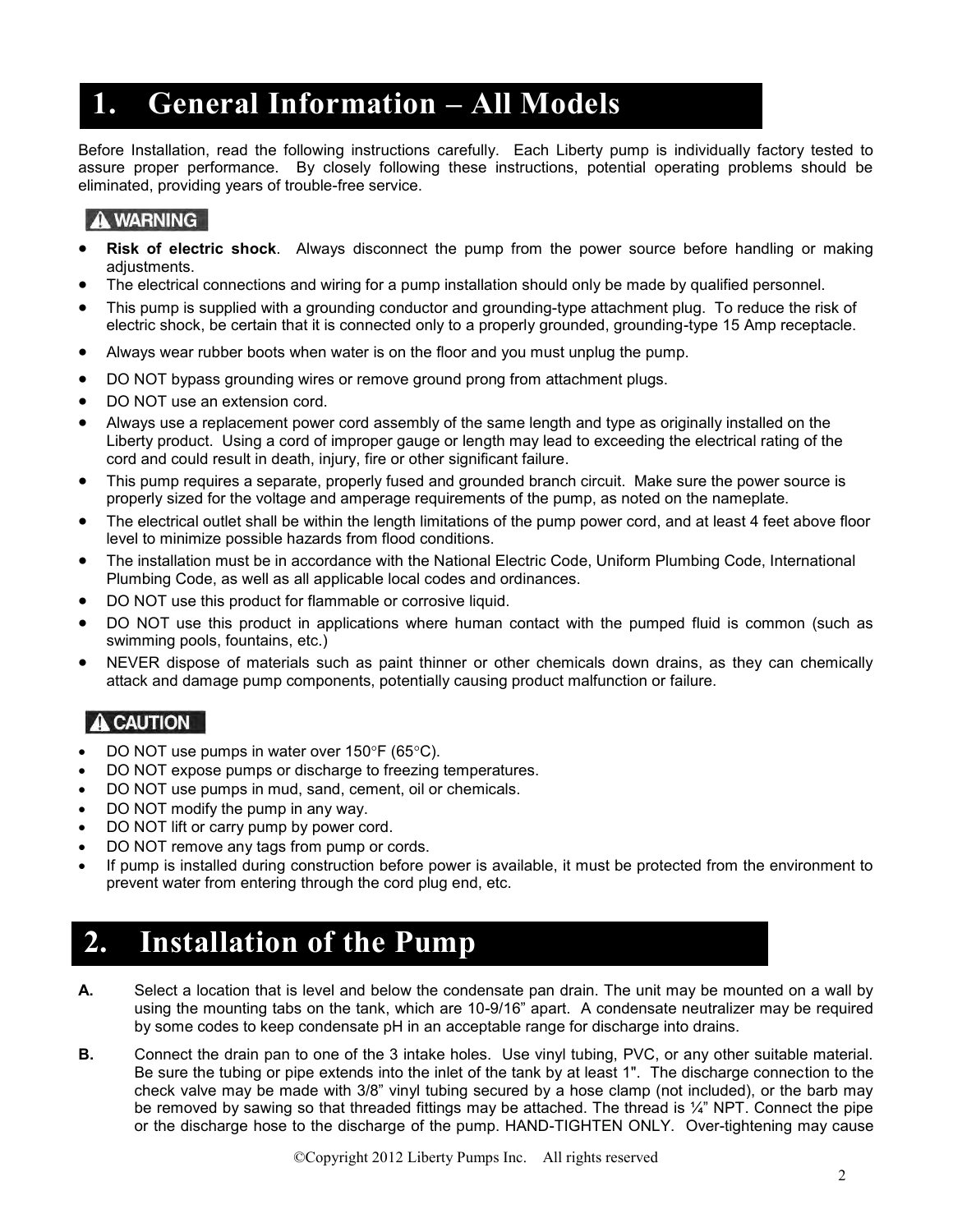the pump housing to crack. Once the discharge tubing has been extended to the required height it should be slanted downward, if possible, to assist in drainage. **NOTE: For best results, do not extend discharge tubing beyond 12' vertically for the LCU-15 and 17' for the LCU-20S, LCU220S, or LCU-SP20S (Refer to performance chart).** 

- **C.** The safety switch leads (all Models except LCU-15) should be connected to a class 2 low voltage circuit (not to exceed 30 volts). Using this feature may prevent damage from condensation overflowing if the discharge becomes blocked or if the pump fails. The leads may be connected in series with the low voltage thermostat circuit so as to shut down the heating/air-conditioning system if the water level in the pump tank rises beyond normal, or they may be connected to an external alarm.
- **D.** To provide maximum mounting positions the tank cover may be removed and rotated 180° so that the check valve will be on the opposite side of the unit. To remove the lid from the tank, insert a screwdriver in the slot and pry the tank outward, while lifting the lid. After removing and rotating, be sure the lid snaps back into place firmly.
- **E.** When all mounting and water connections are secure, connect the unit to an electrical supply.
- **F.** To ensure proper installation, test the unit by adding water to the tank until the pump activates. Be sure the water discharges properly. Finally, check the connections for leakage and proper discharge pipe routing.

## **3. Troubleshooting**

A WARNING Always disconnect the pump from its power source before handling. This guide is designed to help identify reasons for potential operating problems. It is not a service guide. Dismantling the pump voids the warranty. Servicing the pump other than simple cleaning of pump inlet or impeller should be referred to the factory or its authorized service centers. **NOTE: The manufacturer assumes no responsibility for damage or injury due to disassembly in the field.**

#### **PUMP DOES NOT RUN OR HUM**

- 1. Line circuit breaker may be off, tripped or loose. Have a certified electrician check fuse or breaker.
- 2. Water level in tank may be too low to activate switch. Add more water to tank.
- 3. Plug on power cord may not be making contact in receptacle. Check security and connection.
- 4. Float may be obstructed. Make sure float is free and not interfering with the inlet pipe or any other obstruction.
- 5. Pump is installed on a non-level surface.
- 6. Consult factory.

#### **PUMP RUNS OR HUMS BUT DOES NOT DELIVER WATER**

- 1. Check valve may be installed incorrectly or is defective. Check to make sure it's installed properly.
- 2. Examine discharge tubing for any kinks or blockages. Also, be certain that intake tubing or pipe is not obstructed.
- 3. Discharge line may be blocked or frozen. Check to see if line passes through cold areas or is blocked.
- 4. Vertical lift is beyond pumps capability. See chart below for your pump's maximum lift capability.
- 5. Inlet of pump is plugged or the impeller is jammed. Remove the pump screen and clean inlet and impeller.

#### **NOTE: At the pump's maximum lift there will be no flow.**

| <b>MODEL</b> | <b>MAX. RECOMMENDED LIFT</b> | MAX. LIFT |
|--------------|------------------------------|-----------|
| $LCU-15$     | 12'                          | 15'       |
| LCU-20S      | 17'                          | 20'       |
| LCU220S      | 17'                          | 20'       |
| LCU-SP20S    | 17'                          | 20'       |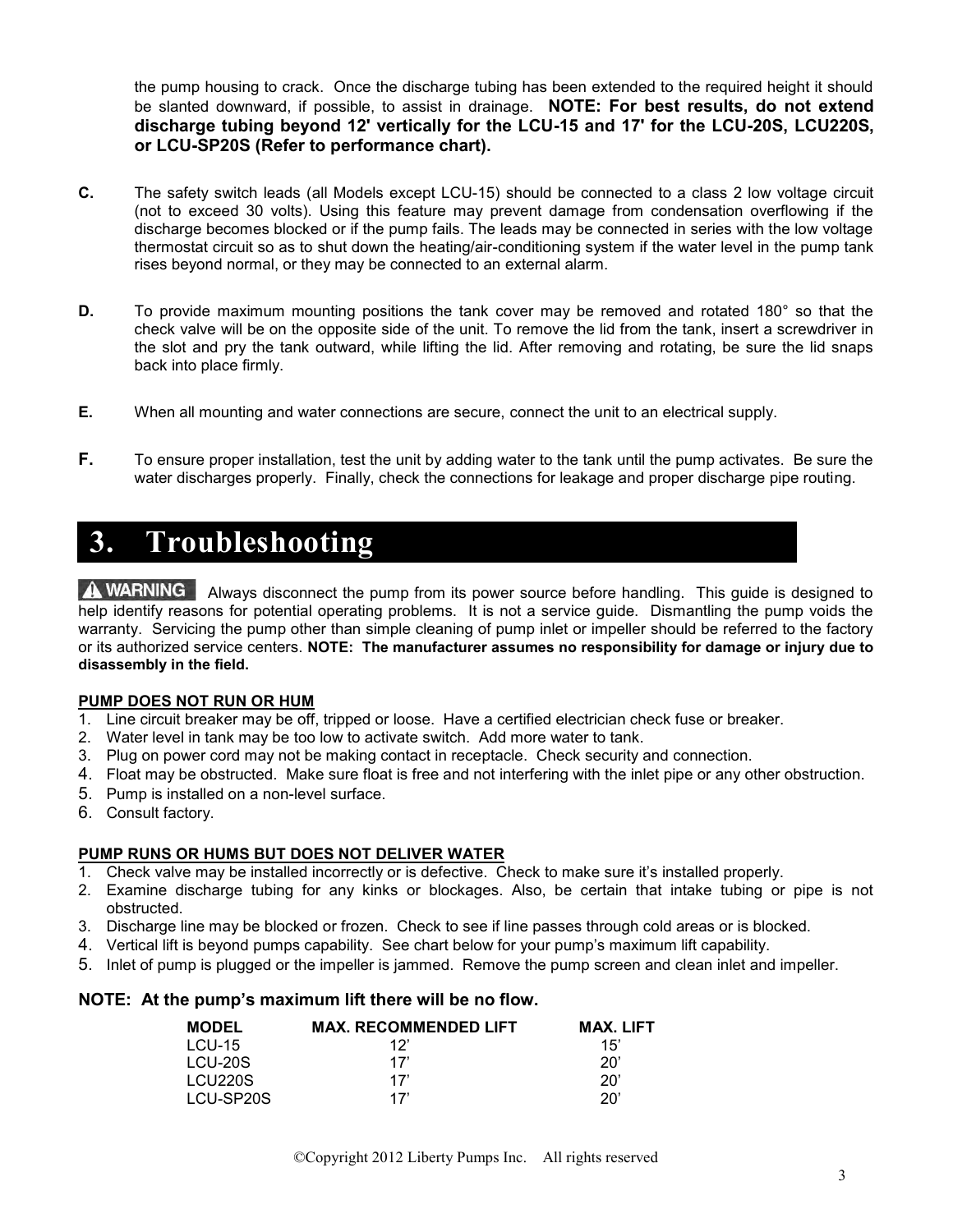#### **PUMP RUNS AND REMOVES WATER BUT DOES NOT SHUT OFF**

- 1. Float is stuck in the "on" position. Check to make sure the float is free to move up and down without obstruction.
- 2. Pump is installed on a non-level surface. Level the pump.
- 3. Switch is defective. Consult factory.

#### **PUMP RUNS BUT DELIVERS VERY LITTLE WATER**

- 1. Vertical lift is approaching the pump's maximum lift capability. Refer to the above maximum lift chart.
- 2. Pump's inlet is partially blocked. Check to make sure the inlet is clear of debris.
- 3. Discharge line is partially blocked. Check line for blockage.
- 4. Check valve is not opening all the way. Check for defective or blocked check valve.

#### **CIRCUIT BREAKER TRIPS OR FUSE BLOWS WHEN PUMP STARTS**

- 1. Fuse or breaker size is too small. A 15-amp breaker should be used.
- 2. Other major appliances are on the same circuit. Pump should be on its own circuit.
- 3. Pump is connected to an extension cord or wiring is inadequate. Have a certified electrician check for proper wiring.
- 4. Defective motor or switch. Consult factory.

## **4. Maintenance**

All Liberty pumps are designed and manufactured to ensure long, trouble-free service. However, if the pump is used in a dirty environment or is pumping something other than clear condensate water, the tank should be removed and cleaned periodically with soap and water.

Pump models have sealed permanently lubricated bearings and require no additional lubrication. Pour enough water into the tank to activate the pump periodically when not normally in use.

If unit is mounted in an unheated area that is exposed to temperatures below freezing, the unit and lines must be drained to prevent damage to the pump.

## **3 Year Limited Warranty**

**NOTE:** Liberty Pumps, Inc. assumes no responsibility for damage or injury due to disassembly in the field. Disassembly, other than at Liberty Pumps or its authorized service centers, automatically voids warranty.

Liberty Pumps, Inc. warrants that pumps of its manufacture are free from all factory defects in material and workmanship for a period of 3 years from the date of purchase. The date of purchase shall be determined by a dated sales receipt noting the model and serial number of the pump. The dated sales receipt must accompany the returned pump if the date of return is more than 3 years from the "CODE" (date of manufacture) number noted on the pump nameplate.

The manufacturer's obligation under this Warranty shall be limited to the repair or replacement of any parts found by the manufacturer to be defective, provided the part or assembly is returned freight prepaid to the manufacturer or its authorized service center, and provided that none of the following warranty-voiding characteristics are evident.

The manufacturer shall not be liable under this Warranty if the product has not been properly installed; if it has been disassembled, modified, abused or tampered with; if the electrical cord has been cut, damaged or spliced; if the pump discharge has been reduced in size; if the pump has been used in water temperatures above the advertised rating, or water containing sand, lime, cement, gravel or other abrasives; if the product has been used to pump chemicals or hydrocarbons; if a non-submersible motor has been subjected to excessive moisture; or if the label bearing the serial, model and code number has been removed. Liberty Pumps, Inc. shall not be liable for any loss, damage or expenses resulting from installation or use of its products, or for consequential damages, including costs of removal, reinstallation or transportation.

There is no other express warranty. All implied warranties, including those of merchantability and fitness for a particular purpose, are limited to three years from the date of purchase.

This Warranty contains the exclusive remedy of the purchaser, and, where permitted, liability for consequential or incidental damages under any and all warranties are excluded.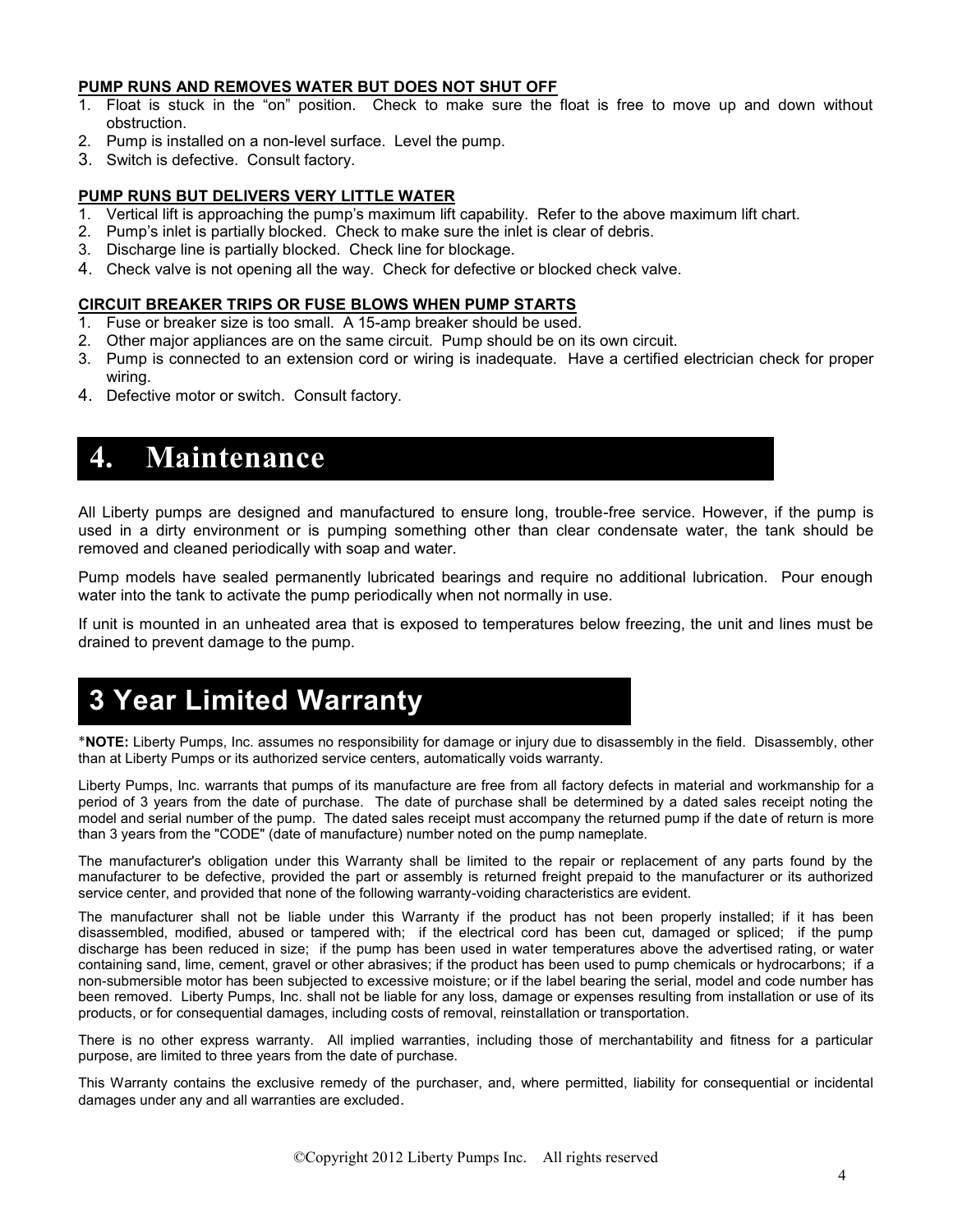# **Liberty Pumps**

## **Manuel d'installation 196000D 7196000D**

## **Pompe à condensats, série LCU**





Modèle LCU-20S (115 v) Modèle LCU220S (230 v) Toutes deux munies d'interrupteurs de sécurité





\*Modèles en terminant par un «T» incluent 20 pi de tuyau de décharge clair.

## **Table des matières**

- **1.)** Renseignements généraux
- **2.)** Installation
- **3.)** Guide de dépannage
- **4.)** Entretien



7000, avenue Apple Tree Bergen (NY) 14416 Téléphone : (800) 543-2550 Télécopieur : (585) 494-1839 www.libertypumps.com

## **IMPORTANT :**

**Avant l'installation, noter les numéros de modèle, de série et de code qui figurent sur la plaque signalétique pour éventuellement s'y référer.**

**MODÈLE \_\_\_\_\_\_\_\_\_\_\_\_\_\_\_\_\_\_\_\_\_**

**SÉRIE \_\_\_\_\_\_\_\_\_\_\_\_\_\_\_\_\_\_\_\_\_\_\_**

**CODE \_\_\_\_\_\_\_\_\_\_\_\_\_\_\_\_\_\_\_\_\_\_**

**DATE D'INSTALLATION \_\_\_\_\_\_\_\_\_\_\_\_\_**

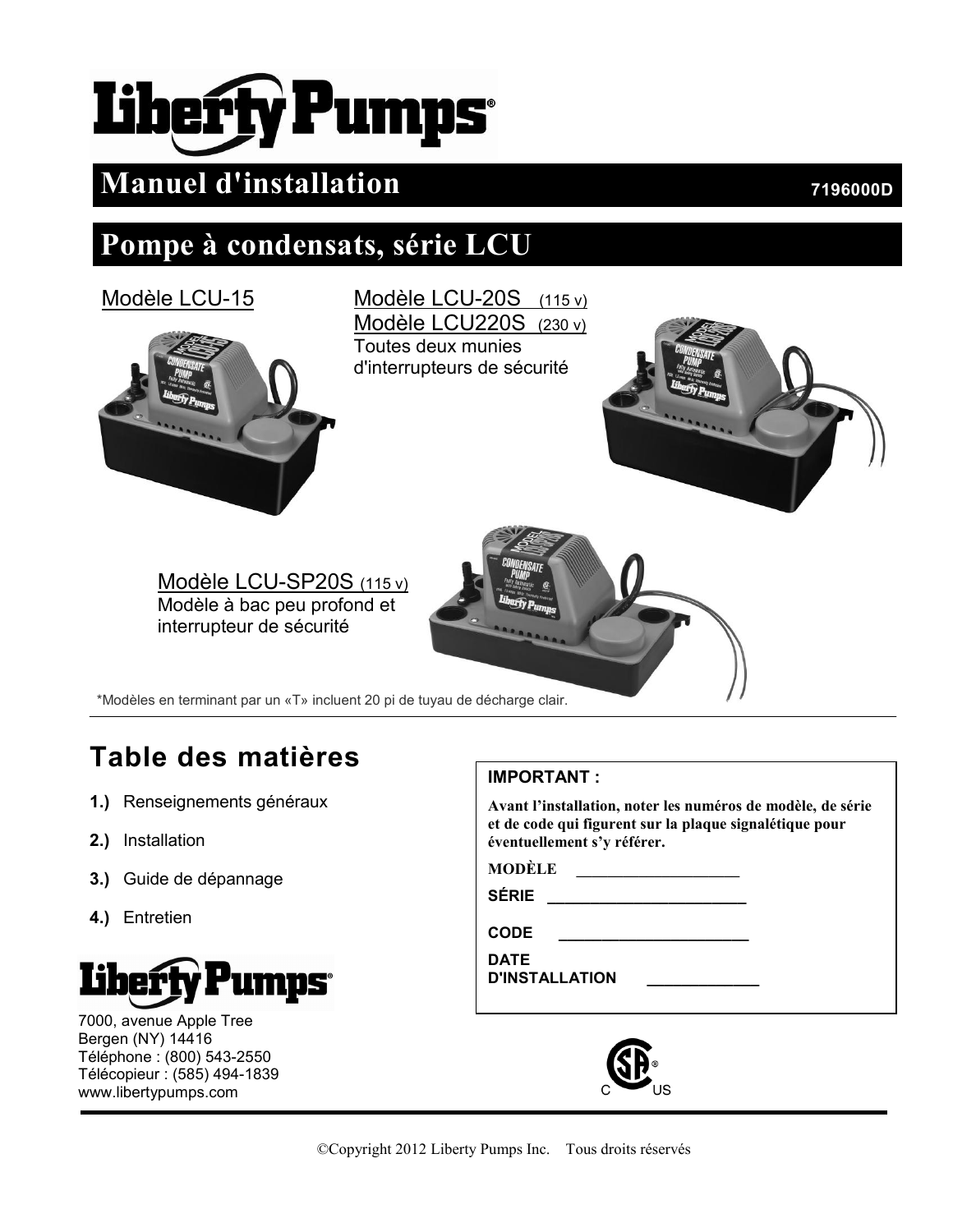## **1. Renseignements généraux : tous les**

Lire attentivement les directives avant d'effectuer l'installation. Chaque pompe de marque Liberty est testée individuellement en **modèles** usine pour assurer son bon fonctionnement. Le fait de suivre ces directives à la lettre éliminera les risques de problèmes de fonctionnement et assurera des années de service sans soucis.

#### $\mathbf{\Omega}$  MISE EN GARDE

- **Danger d'électrocution**. Toujours débrancher la pompe de l'alimentation électrique avant de la manipuler ou d'y effectuer des réglages.
- Les raccords électriques et le câblage pour l'installation de la pompe ne devraient être effectués que par des professionnels qualifiés.
- Cette pompe est fournie avec un conducteur de mise à la terre et une fiche de branchement de type mise à la terre. Afin de réduire les dangers d'électrocution, s'assurer que celle-ci est raccordée seulement à une prise de 15 ampères correctement mise à la terre.
- Toujours porter des bottes de caoutchouc lorsqu'il y a de l'eau sur le plancher et qu'il est nécessaire de débrancher la pompe.
- NE PAS dévier les fils de mise à la terre ou retirer la broche de mise à la terre des fiches de branchement.
- NE PAS utiliser de rallonge.
- Cette pompe nécessite un circuit de dérivation dédié correctement protégé par un fusible et mis à la terre. S'assurer que la tension et l'intensité du courant électrique de la source d'alimentation électrique sont suffisantes pour répondre aux exigences de la pompe, telles qu'indiquées sur la plaque signalétique.
- La prise électrique doit se trouver à la portée du cordon d'alimentation de la pompe et à au moins 1,2 m (4 pi) au-dessus du niveau du plancher pour minimiser les dangers possibles pouvant être causés par une inondation.
- L'installation doit être faite en respectant le Code national de l'électricité, le Uniform Plumbing Code, le Code international de plomberie ainsi que tous les codes locaux et règlements en vigueur.
- NE PAS utiliser ce produit pour pomper des liquides inflammables ou corrosifs.
- NE PAS utiliser ce produit pour les installations où le contact humain avec les liquides pompés est fréquent (piscines, fontaines, etc.)
- NE JAMAIS disposer de matériaux comme du solvant à peinture ou d'autres produits chimiques en les vidant dans l'avaloir, car ils peuvent attaquer chimiquement et endommager les composants de la pompe, causant éventuellement son mauvais fonctionnement ou sa défaillance.

#### **A AVERTISSEMENT**

#### **NE PAS utiliser ces pompes dans de l'eau dont la température est supérieure à 60 C (140 F)**

- NE PAS utiliser de pompes avec de la boue, du sable, du ciment, du pétrole ou d'autres produits chimiques.
- NE PAS modifier les pompes, de quelque manière que ce soit.
	- NE PAS soulever ou transporter la pompe par son cordon électrique.
- NE PAS retirer les étiquettes de la pompe ou des cordons.

Si la pompe est installée durant la construction, avant que l'alimentation électrique ne soit disponible, il est important de la garder à l'abri afin d'empêcher que de l'eau ne pénètre par l'extrémité du cordon électrique, etc.

## **2. Installation de la pompe**

- **A.** Trouver un endroit plat et sous le niveau du drain du bac à condensats. L'appareil peut être fixé à un mur à l'aide des languettes de fixation du réservoir, qui se trouvent à 26,83 cm (10 9/16 po) les unes des autres. Certains codes municipaux peuvent exiger l'utilisation d'un neutralisateur à condensats afin que le pH demeure à un niveau acceptable pour évacuer dans les avaloirs.
- **B.** Raccorder le bac à condensats à l'un des trois orifices d'admission. Utiliser du tuyau de vinyle, de PVC ou de tout autre matériau adéquat. S'assurer que le tuyau ou conduit pénètre d'au moins 2,5 cm (1 po) dans l'entrée du réservoir. Le raccord au clapet antiretour peut être effectué avec du tuyau de vinyle de 3/8 po fixé avec un collier de serrage (non fourni). On peut également retirer les cannelures, avec une scie, de manière à installer des raccords filetés. Le filetage est de ¼ po NPT. Raccorder le tuyau d'évacuation temporaire ou permanent à la sortie filetée de la pompe. RESSERRER À LA MAIN SEULEMENT. Trop serrer peut endommager le boîtier de la pompe. Une fois le tuyau d'évacuation prolongé jusqu'à la longueur voulue, il doit être incliné vers le bas, si possible, pour aider l'écoulement. **REMARQUE : Pour de meilleurs résultats, ne pas prolonger le tuyau d'évacuation de plus de 3,66 m (12 pi) à la verticale pour le modèle LCU-15 et de 5,18 m (17 pi) pour les modèles LCU-20S, LCU220S ou LCU-SP20S (consulter la grille de rendement).**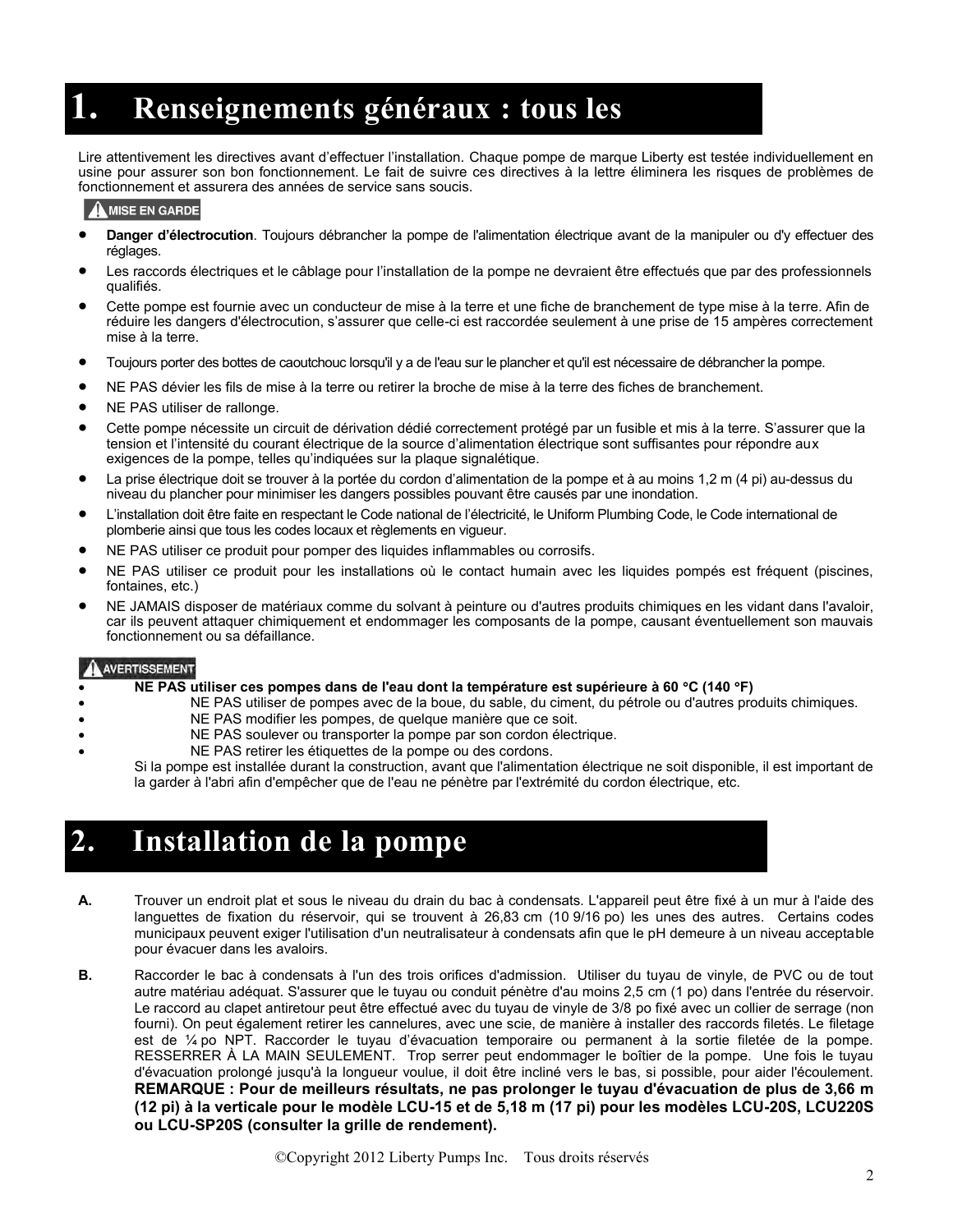- **C.** Les câbles d'alimentation de l'interrupteur de sécurité (tous les modèles sauf LCU-15) doivent être raccordés à un circuit à basse tension de classe 2 (ne dépassant pas 30 volts). L'utilisation de cette fonction peut prévenir les dommages causés par les débordements de condensats en cas d'obstruction du conduit d'évacuation ou de panne de la pompe. Les câbles d'alimentation peuvent être raccordés en série avec le circuit à basse tension du thermostat, de manière à éteindre le système de chauffage et climatisation si le niveau du réservoir de la pompe dépasse la normale. Ils peuvent également être raccordés à une alarme externe.
- **D.** Afin d'avoir accès au plus grand nombre de positions d'installation possible, on peut retirer le couvercle du réservoir et le faire pivoter à 180° de manière à ce que le clapet antiretour soit du côté opposé de l'appareil. Afin de retirer le couvercle du réservoir, insérer un tournevis dans la fente et tirer le réservoir vers le haut, tout en soulevant le couvercle. Après avoir retiré et fait pivoter le couvercle, s'assurer qu'il est solidement fermé et enclenché en place.
- **E.** Une fois l'installation terminée et tous les raccords effectués de manière sécuritaire, brancher l'appareil à une source d'alimentation électrique.
- **F.** Pour s'assurer que l'installation est adéquate, vérifier le fonctionnement de l'appareil en ajoutant de l'eau dans le réservoir jusqu'à ce que la pompe démarre. S'assurer que l'eau est correctement évacuée. Finalement, examiner tous les raccords pour repérer toute fuite et vérifier le circuit d'évacuation.

## **3. Guide de dépannage**

A MISE EN GARDE Toujours débrancher la pompe de sa source d'alimentation électrique avant d'en effectuer la manipulation. Ce guide sert à aider à identifier les causes de problèmes de fonctionnement éventuels. Ce n'est pas un guide d'entretien. Le démontage de la pompe annulera la garantie. L'entretien de la pompe pour effectuer des travaux autres que d'en nettoyer l'entrée ou le rotor doit être confié au fabricant ou à ses centres d'entretien autorisés. **REMARQUE : Liberty Pumps, Inc. n'est pas responsable des dommages ou blessures résultant d'un démontage sur le terrain.**

#### **LA POMPE NE FONCTIONNE PAS ET NE GRONDE PAS.**

- 1. Le disjoncteur est fermé, sauté ou desserré. Demander à un électricien de vérifier le fusible ou disjoncteur.
- 2. Le niveau de l'eau dans le réservoir est trop bas pour activer l'interrupteur. Ajouter de l'eau dans le réservoir.
- 3. Le contact ne se fait peut-être pas entre le cordon d'alimentation et la prise. Vérifier la sécurité et les raccords.
- 4. Le flotteur est peut-être bloqué. S'assurer que le flotteur bouge librement et ne nuit pas au tuyau d'admission ni à tout autre obstacle.
- 5. La pompe est installée sur une surface non plane.
- 6. Consulter le fabricant.

#### **LA POMPE TOURNE OU GRONDE, MAIS NE POMPE PAS D'EAU.**

- 1. Le clapet antiretour est peut-être mal installé ou défectueux. Vérifier pour s'assurer qu'il est bien installé.
- 2. Examiner le conduit d'évacuation pour s'assurer qu'il n'est pas obstrué ou plié. S'assurer également que le tuyau ou conduit d'admission n'est pas obstrué.
- 3. La canalisation d'évacuation peut être bloquée ou gelée. Vérifier si la canalisation d'évacuation traverse des zones froides ou si elle est bloquée.
- 4. La charge ascensionnelle dépasse la capacité de la pompe. Consulter le tableau ci-dessous pour connaître la charge ascensionnelle maximum de la pompe.
- 5. L'entrée de la pompe est bouchée ou le rotor est bloqué. Retirer le filtre d'aspiration de la pompe et nettoyer l'entrée et le rotor.

#### **REMARQUE : lorsque la charge ascensionnelle maximum est atteinte, il n'y a plus de débit.**

| <b>MODELE</b> | <b>HAUTEUR MAX. RECOMMANDÉE MAXIMUM</b> |                |
|---------------|-----------------------------------------|----------------|
| LCU-15        | 3,66 M (12 PI)                          | 4,57 M (15 PI) |
| LCU-20S       | 5,18 M (17 PI)                          | 6,10 M (20 PI) |
| LCU220S       | 5,18 M (17 PI)                          | 6,10 M (20 PI) |
| LCU-SP20S     | 5.18 M (17 PI)                          | 6.10 M (20 PI) |

#### **LA POMPE TOURNE ET POMPE L'EAU, MAIS ELLE NE S'ÉTEINT PAS.**

- 1. Le flotteur est bloqué en position de marche. S'assurer que le flotteur bouge librement de bas en haut.
- 2. La pompe est installée sur une surface non plane.
- 3. L'interrupteur est défectueux. Consulter le fabricant.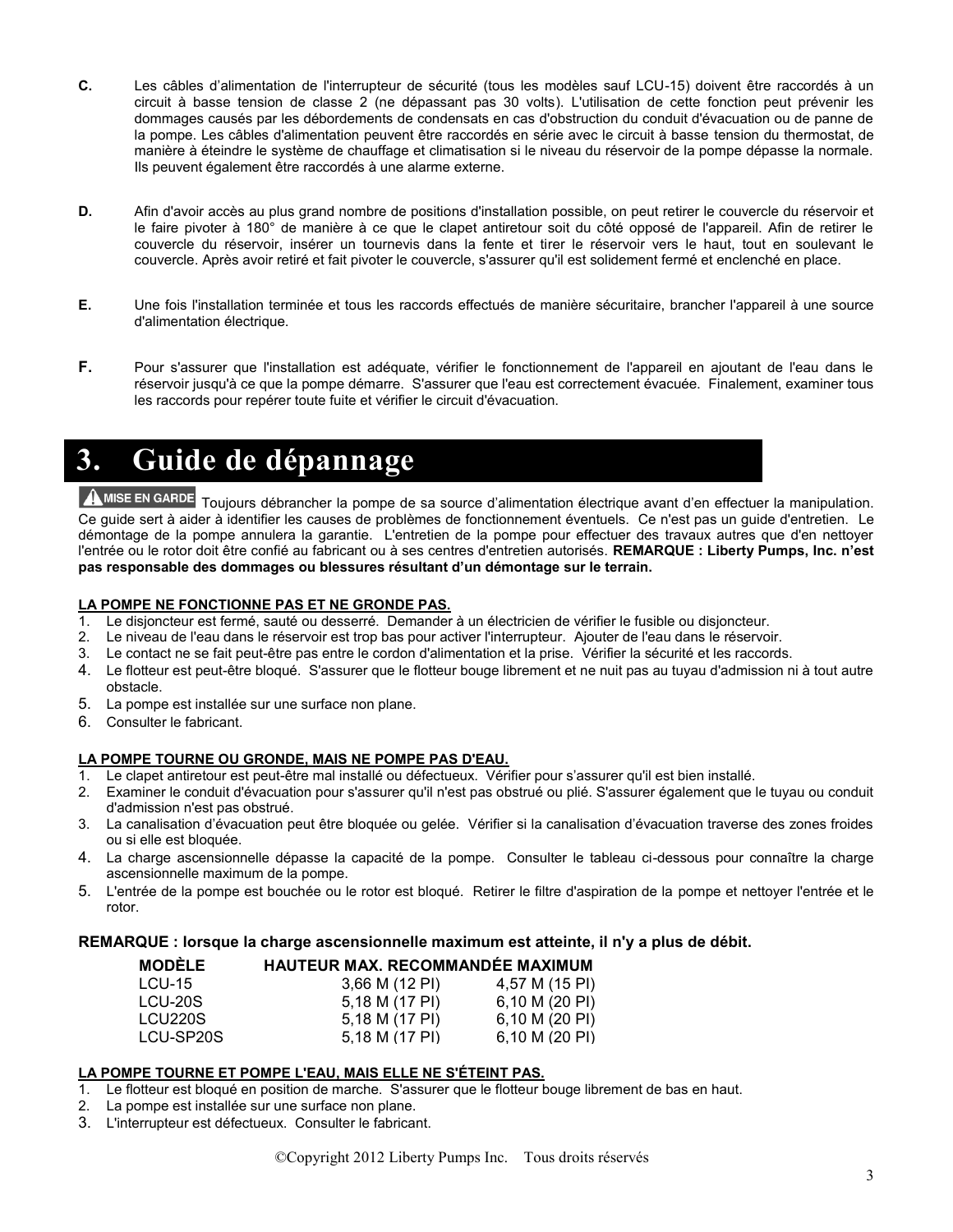#### **LA POMPE TOURNE, MAIS NE POMPE QUE TRÈS PEU D'EAU.**

- 1. La charge ascensionnelle est près de la limite maximum de la pompe. Consulter le tableau ci-dessus pour connaître la charge ascensionnelle maximum de la pompe.
- 2. L'entrée de la pompe est partiellement obstruée. Vérifier pour s'assurer que l'entrée ne contient pas de débris.
- 3. La canalisation d'évacuation est partiellement obstruée. Vérifier la canalisation d'évacuation pour s'assurer qu'il n'y a pas de blocage.
- 4. Le clapet antiretour ne s'ouvre pas complètement. S'assurer que le clapet antiretour n'est pas défectueux ou obstrué.

#### **LE DISJONCTEUR SE DÉCLENCHE OU LE FUSIBLE SAUTE LORSQUE LA POMPE SE MET EN MARCHE.**

- 1. La puissance du disjoncteur ou du fusible n'est pas suffisante. Un disjoncteur de 15 ampères est nécessaire.
- 2. D'autres appareils énergivores sont raccordés au même circuit. La pompe devrait avoir son circuit dédié.
- 3. La pompe est raccordée à une rallonge, ou le câblage est inadéquat. Demander à un électricien agréé de vérifier le câblage.
- 4. Interrupteur ou moteur défectueux Consulter le fabricant.

## **4. Entretien**

Toutes les pompes Liberty sont conçues et fabriquées pour fournir des années de fonctionnement sans tracas. Cependant, si la pompe est utilisée dans un environnement sale ou si on l'utilise pour pomper autre chose que de l'eau condensée propre, il faut retirer régulièrement le réservoir et le nettoyer à l'eau et au savon.

Ces modèles de pompes sont munis de roulements à lubrification permanente qui ne nécessitent aucun graissage supplémentaire. Verser suffisamment d'eau dans le réservoir pour activer la pompe de temps en temps lorsqu'elle ne fonctionne pas régulièrement.

Si la pompe est installée dans un espace non chauffé qui est exposé à des températures sous le point de congélation, l'appareil et les canalisations doivent être purgés pour prévenir tout dommage à la pompe.

## *Garantie limitée de 3 ans*

**REMARQUE :** Liberty Pumps, Inc. n'est pas responsable des dommages ou blessures résultant d'un démontage sur le terrain. Le démontage effectué ailleurs que chez Liberty Pumps à l'un de ces centres de services autorisés annule automatiquement la garantie.

Liberty Pumps, Inc. garantit que les pompes sortant de son usine sont exemptes de tout défaut de matériau et de fabrication pour une période de 3 ans à partir de la date d'achat. La date d'achat sera établie par une facture d'achat datée indiquant les numéros de modèle et de série de la pompe. La pompe retournée doit être accompagnée de la facture d'achat datée si la date de retour se situe à plus de 3 ans du numéro de « CODE » (date de fabrication) indiqué sur la plaque signalétique de la pompe.

L'obligation de garantie du fabricant se limite à la réparation ou au remplacement de toute pièce jugée défectueuse par le fabricant, à condition que la pièce ou l'appareil soient retournés franco de port au fabricant ou à son centre d'entretien autorisé et à condition qu'il n'y ait aucune preuve que les critères suivants annulant la garantie sont en cause.

Le fabricant ne peut en aucun cas être tenu responsable, selon les dispositions de cette garantie, si le produit n'a pas été correctement installé; s'il a été démonté, modifié, soumis à un usage abusif ou endommagé; si le cordon électrique a été coupé, endommagé ou ligaturé; si la taille du tuyau d'évacuation de la pompe a été réduite; si la pompe a été utilisée pour pomper de l'eau d'une température supérieure aux recommandations ci-dessus ou de l'eau contenant du sable, de la chaux, du ciment, du gravier ou autres matières abrasives; si le produit a été utilisé pour pomper des produits chimiques ou des hydrocarbures; si un moteur non submersible a été exposé à de l'humidité excessive; ou si l'étiquette portant le numéro de série, de modèle et de code a été retirée. Liberty Pumps, Inc. ne pourra être tenue responsable des pertes, dommages, frais attribuables à l'installation ou l'utilisation de ses produits ni pour les dommages accessoires ou consécutifs, y compris les coûts de retrait, de réinstallation ou de transport.

Il n'y a aucune autre garantie expresse. Toute garantie implicite, y compris celles de qualité marchande et d'aptitude à une fin particulière est limitée à trois ans à partir de la date d'achat.

Cette garantie contient le recours exclusif de l'acheteur et exclut, lorsque permis par la loi, toute responsabilité pour dommages consécutifs ou accessoires en vertu de toutes autres garanties.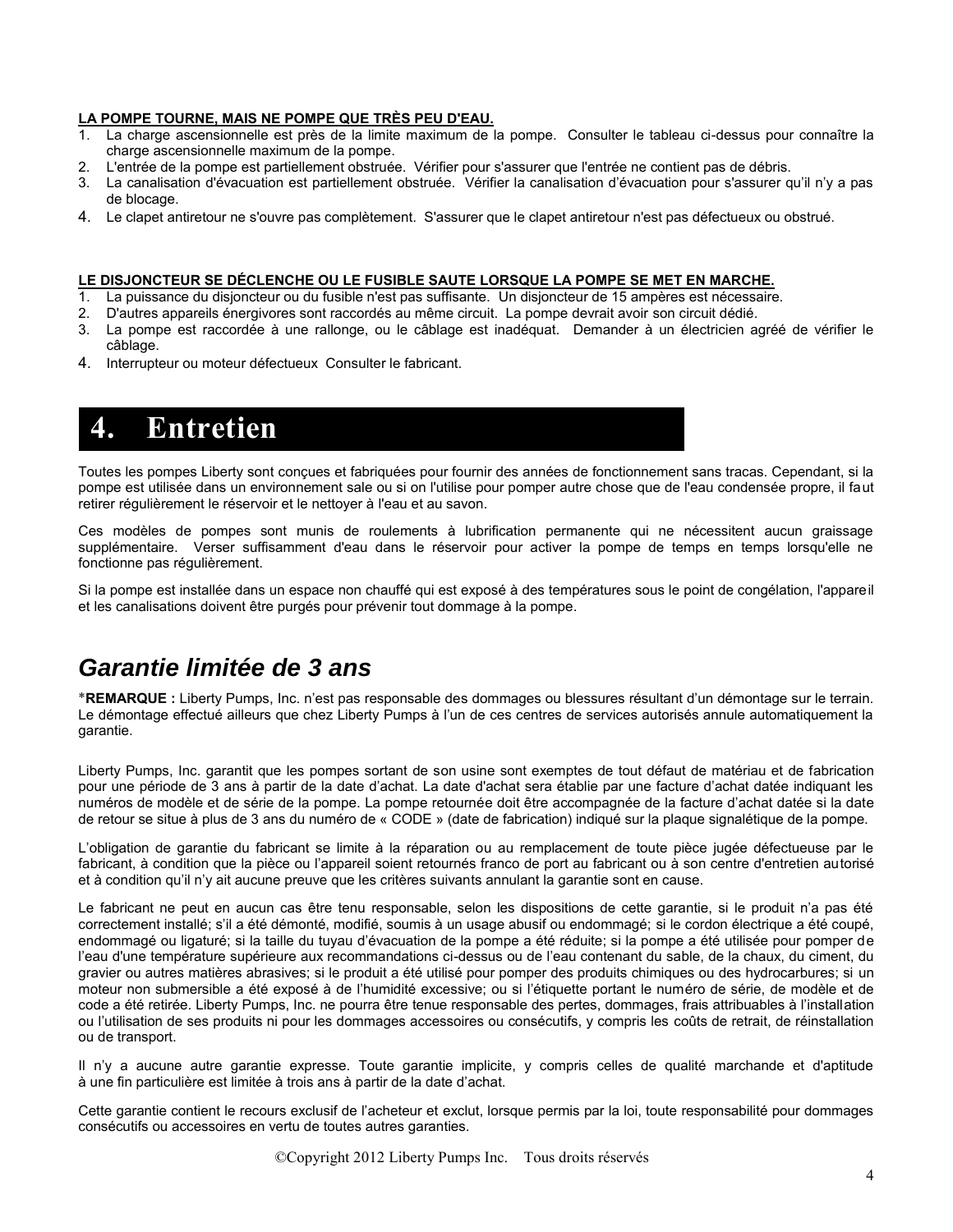# Liberfy Pumps

## **Manual de instalación 196000D 7196000D**

## **Bombas de condensación serie LCU**



\*Los modelos que terminan con una "T" sufijo incluyen 20 PI de la tubería de descarga clara.

# **Índice**

- **1.)** Información general
- **2.)** Instalación
- **3.)** Diagnóstico de problemas
- **4.)** Mantenimiento



7000 Apple Tree Avenue Bergen, NY 14416 Teléfono: (800) 543-2550 Fax: (585) 494-1839 www.libertypumps.com

## **IMPORTANTE:**

**Apunte el modelo, el número de serie y el código que aparecen en la placa de la bomba antes de instalarla para que le sirvan de referencia en el futuro.**

**MODELO \_\_\_\_\_\_\_\_\_\_\_\_\_\_\_\_\_\_\_\_\_\_\_**

**SERIE \_\_\_\_\_\_\_\_\_\_\_\_\_\_\_\_\_\_\_\_\_\_**

**CÓDIGO \_\_\_\_\_\_\_\_\_\_\_\_\_\_\_\_\_\_\_\_\_**

**FECHA DE INSTALACIÓN** 

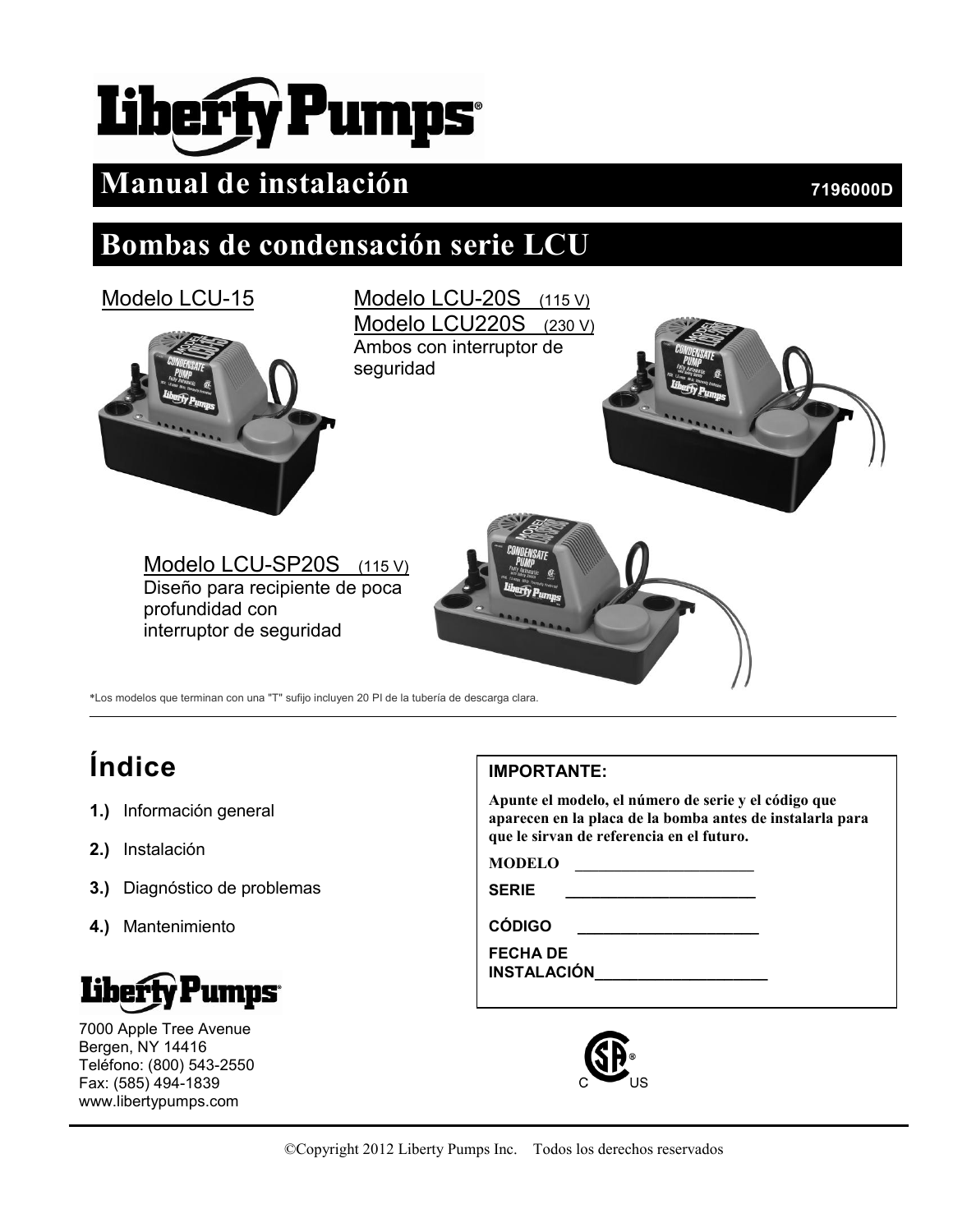## **1. Información general – Todos los modelos**

Lea con atención estas instrucciones antes de instalar la bomba. Todas las bombas de Liberty se someten a pruebas en fábrica para garantizar un funcionamiento adecuado. Si se siguen estas instrucciones al pie de la letra, se eliminará la posibilidad de problemas potenciales de funcionamiento, proporcionando muchos años de servicio satisfactorio.

#### **ADVERTENCIA**

- **Riesgo de descarga eléctrica**. Desconecte la bomba siempre que vaya a moverla o a realizar algún ajuste.
- Sólo personal calificado podrá encargarse de instalar las conexiones y cables eléctricos necesarios para montar la bomba.
- Esta unidad viene con un conector a tierra y un enchufe con conexión a tierra. Para evitar descargas eléctricas, conecte la bomba a un tomacorriente a tierra de 15 amperios debidamente conectado a tierra.
- Cuando haya agua en el piso y deba desenchufar la bomba siempre use botas de goma.
- NO derive los cables de puesta a tierra ni retire las espigas a tierra de los enchufes.
- NO use cables de extensión.
- Con esta bomba hay que utilizar un circuito derivado independiente, debidamente conectado a tierra y con fusibles. La fuente de alimentación tendrá que tener suficiente capacidad para cumplir los requisitos de voltaje y amperaje indicados en la placa de la bomba.
- El tomacorriente deberá encontrarse al alcance del cable de alimentación de la bomba y a 1.2 metros como mínimo por encima del piso para evitar problemas en caso de inundación.
- Se deberá instalar la unidad según las disposiciones del Código eléctrico nacional (NEC) y los Códigos de plomería de Estados Unidos, además de todos los códigos y regulaciones locales que correspondan.
- NO use este producto para líquidos inflamables o corrosivos.
- NO use este producto en aplicaciones en las que el contacto humano con el fluido bombeado sea común (por ejemplo, piscinas, fuentes, etc.).
- NUNCA deseche por el drenaje materiales tales como solvente para pintura u otros químicos, ya que pueden llegar a atacar y dañar los componentes de la bomba y potencialmente causar que el equipo no funcione bien o deje de funcionar.

#### PRECAUCIÓN

**NO utilice las bombas en agua con temperatura superior a los 150F (65C).** 

- NO utilice las bombas con lodo, arena, cemento, aceite o químicos.
- NO modifique la bomba de ninguna manera.
- NO levante ni transporte la bomba por medio del cable eléctrico.
- NO retire ninguna etiqueta de la bomba o cables.
- Si la bomba se instala durante una construcción antes de que haya energía eléctrica disponible, se deberá proteger de la intemperie para evitar que el agua ingrese a través del enchufe, etc.

## **2. Instalación de la bomba**

- **A.** Seleccione una ubicación que esté nivelada y por debajo del recipiente de drenaje del condensado. La unidad se podrá montar en una pared usando las grapas de montaje del tanque, las cuales están a 26.8 cm (10-9/16 pulg.) entre sí. Es posible que debido a ciertas regulaciones se requiera de un neutralizador para condensado para mantener el pH del condensado dentro de un rango aceptable para el desagüe en sistemas de drenaje.
- **B.** Conecte el recipiente de drenaje a uno de los tres orificios de entrada. Utilice tuberías de vinilo, PVC u otro material apropiado. Asegúrese de que el sistema de tubería se extienda por lo menos 2.5 cm (1 plg) dentro de la entrada del tanque. La conexión de desagüe a la válvula de retención se puede hacer con un sistema de tubería de vinilo de 3/8 plg asegurado con una abrazadera para mangueras (no se incluye) o se puede remover la púa cortándola, de tal modo que se puedan conectar las uniones roscadas. La rosca es de ¼ plg NPT. Conecte la tubería o la manguera de desagüe a la bomba. APRIETE LA CONEXIÓN SÓLO CON LA MANO. Apretar de más puede causar que la caja de la bomba se fisure. Una vez que la tubería de desagüe haya sido extendida a la altura requerida, se deberá inclinar hacia abajo, de ser posible, para asistir en el drenaje. **NOTA: Para obtener los mejores resultados, no extienda la tubería de desagüe más de 4 m (12 pies) verticalmente para el modelo LCU-15 y 5.6 m (17 pies) para los modelos LCU-20S, LCU220S o LCU-SP20S (Vea la tabla de rendimiento).**
- **C.** Los hilos del interruptor de seguridad (todos los modelos excepto el LCU-15) deberán conectarse a un circuito de bajo voltaje clase 2 (que no exceda de 30 voltios). De esta manera se podrán evitar daños causados por desbordamiento de condensado, si el desagüe se tapa o si la bomba falla. Los hilos se podrán conectar en serie con el circuito de bajo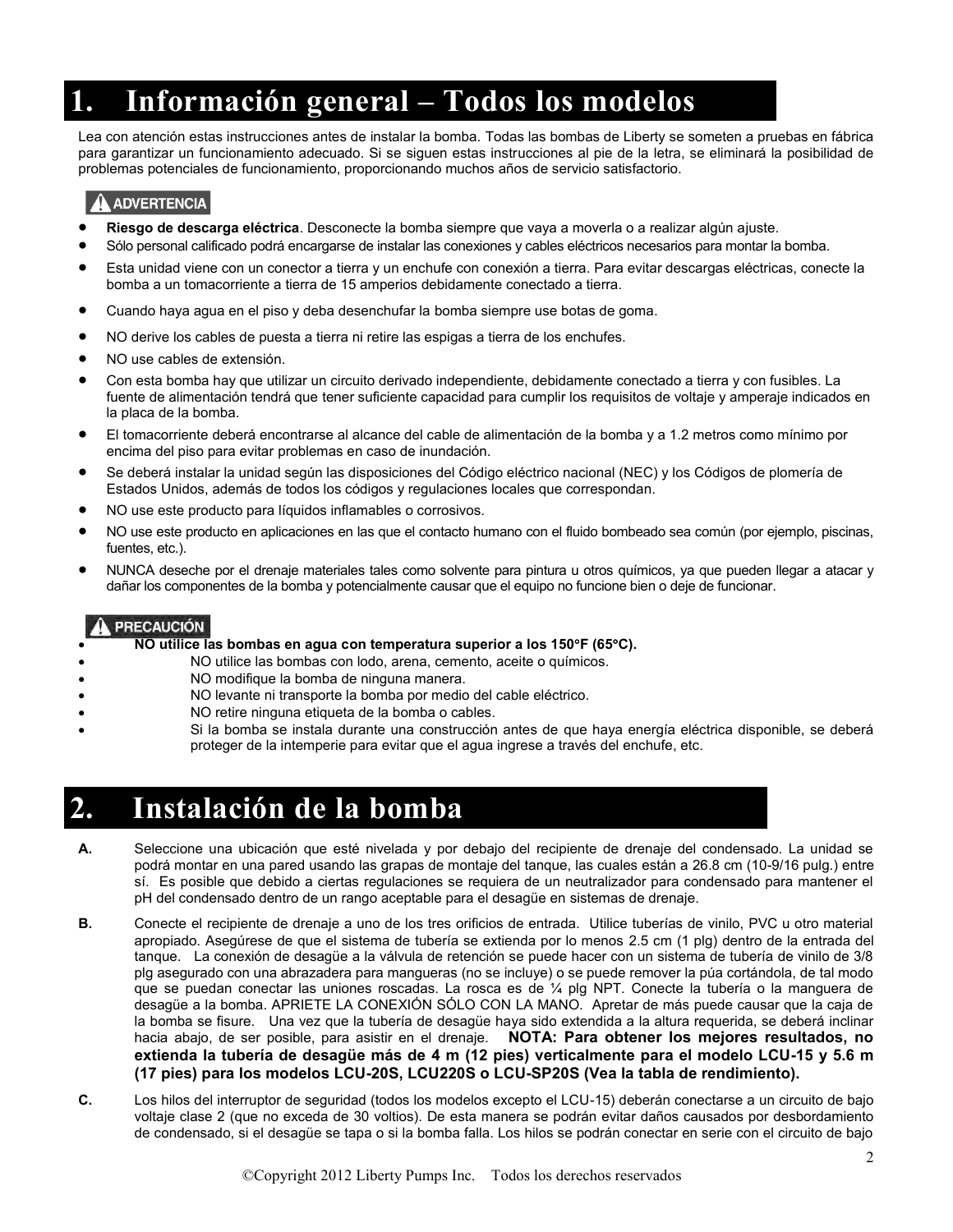voltaje del termostato, de manera que el sistema de calefacción/aire acondicionado se apague en caso que el nivel del agua del tanque de la bomba se eleve por encima de lo normal. Alternativamente, los hilos también se podrán conectar a una alarma externa.

- **D.** Para maximizar el número de posiciones de montaje, la cubierta del tanque se puede desmontar y girar 180°, de manera que la válvula de retención quede del otro lado de la unidad. Para desmontar la tapa del tanque, inserte un desarmador en la ranura y haga palanca mientras levanta la tapa. Después de desmontar y girar, asegúrese de que la tapa encaje firmemente otra vez en su lugar.
- **E.** Una vez que todos los montajes y las conexiones de agua estén aseguradas, conecte la unidad a la fuente de alimentación eléctrica.
- **F.** Para asegurar la instalación adecuada, pruebe la unidad agregando agua al tanque hasta que la bomba se active. Verifique que el agua drene adecuadamente. Finalmente, verifique que no haya fugas en las conexiones y que la ruta de la tubería de desagüe sea adecuada.

## **3. Diagnóstico de problemas**

A ADVERTENCIA Siempre desconecte la bomba de su fuente de alimentación antes de manipularla. Esta guía está diseñada para ayudar a identificar los motivos de problemas potenciales de operación. No es una guía de servicio. Desmantelar la bomba anulará la garantía. Cualquier otro tipo de servicio a la bomba, aparte de la simple limpieza de la entrada o rotor, deberá referirse al fabricante o a sus centros de servicio autorizados. **NOTA: El fabricante no asume ninguna responsabilidad por desperfectos o lesiones resultantes por desarmar la bomba en el campo.**

#### **LA BOMBA NO FUNCIONA O NO ZUMBA**

- 1. El disyuntor de línea puede estar desactivado, haber saltado o está suelto. Pida a un electricista certificado que revise el fusible o el disyuntor.
- 2. El nivel del agua en el tanque puede estar demasiado bajo para activar el interruptor. Agregue más agua al tanque.
- 3. El enchufe del cable eléctrico puede no estar haciendo contacto en el tomacorriente. Verifique la seguridad y la conexión.
- 4. El flotador puede estar obstruido. Asegúrese de que el flotador pueda moverse libremente y que no esté interfiriendo con el tubo de entrada u otro obstáculo.
- 5. La bomba está instalada sobre una superficie no nivelada.
- 6. Consulte con el fabricante.

#### **LA BOMBA FUNCIONA O ZUMBA, PERO NO EXTRAE AGUA**

- 1. La válvula de retención puede estar incorrectamente instalada o está defectuosa. Verifique para asegurarse de que esté instalada correctamente.
- 2. Examine la tubería de desagüe para identificar torceduras o bloqueos. También asegúrese de que la tubería de entrada no se encuentre obstruida.
- 3. La línea de desagüe puede estar bloqueada o congelada. Compruebe si la línea pasa a través de zonas frías o si está bloqueada.
- 4. La elevación vertical está más allá de la capacidad de la bomba. Vea la tabla de abajo para identificar la máxima capacidad de elevación de su bomba.
- 5. La entrada de la bomba está obstruida o el rotor está atascado. Extraiga la malla de la bomba y limpie la entrada y el rotor.

#### **NOTA: No habrá flujo al nivel máximo de elevación de la bomba.**

| <b>MODELO</b> | <b>MÁX ELEVACIÓN RECOMENDADA</b> | <b>MÁX ELEVACIÓN</b>      |
|---------------|----------------------------------|---------------------------|
| $LCU-15$      | 4 m (12 pies)                    | 5 m (15 pies)             |
| LCU-20S       | 5.6 m (17 pies)                  | 6.6 m (20 pies)           |
| LCU220S       | 5.6 m (17 pies)                  | 6.6 m (20 pies)           |
| LCU-SP20S     | 5.6 m (17 pies)                  | $6.6 \text{ m}$ (20 pies) |

#### **LA BOMBA FUNCIONA Y EXTRAE AGUA, PERO NO SE APAGA**

- 1. El flotador está atorado en la posición "ON". Verifique para asegurarse de que el flotador pueda subir y bajar libremente sin obstrucciones.
- 2. La bomba está instalada sobre una superficie no nivelada.
- 3. El interruptor está defectuoso. Consulte con el fabricante.